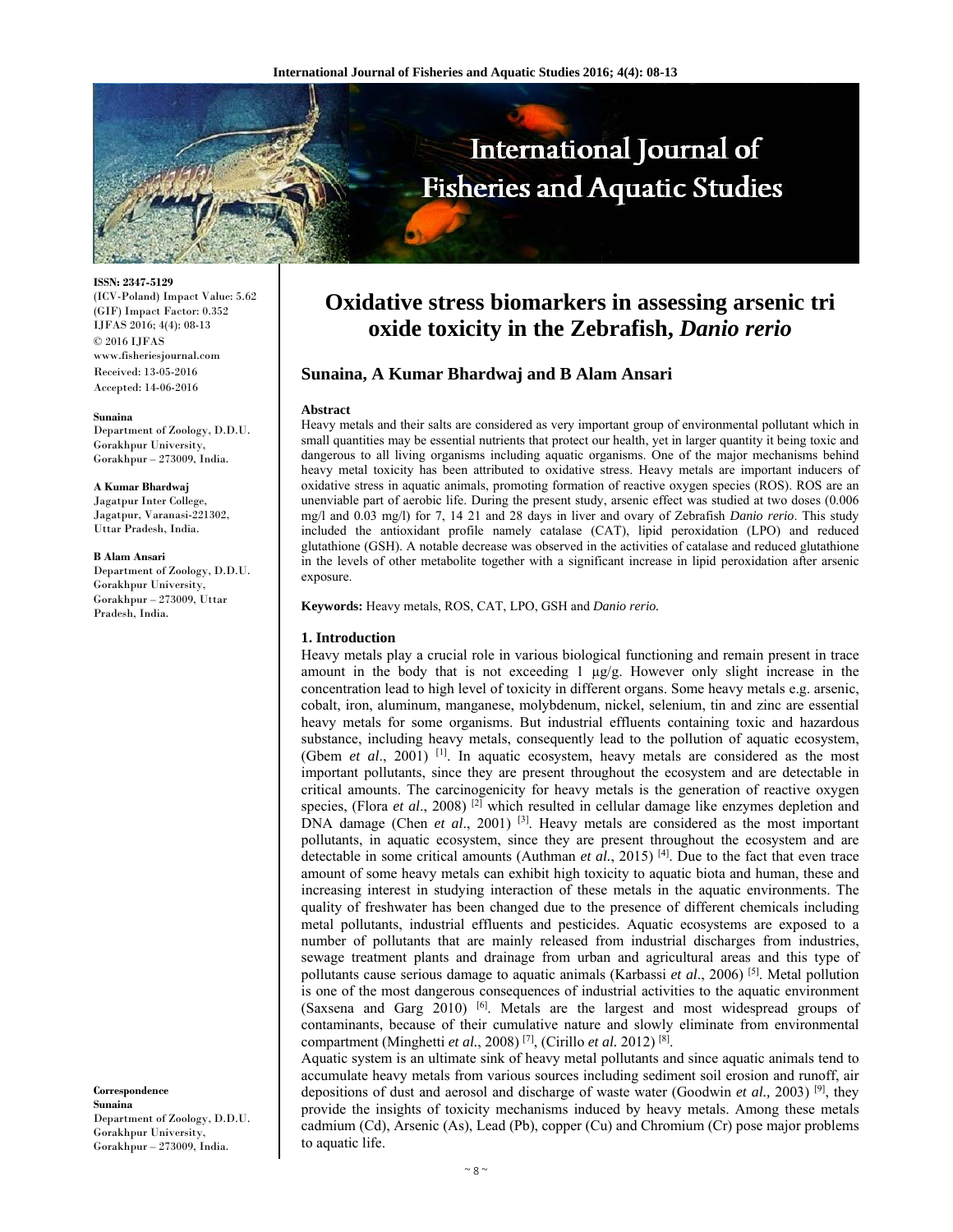As is one of the most common contaminants found in surface and ground water and is released in the environment through natural processes such as weathering, and may circulate in natural ecosystem for long time. Arsenic has been recognized as strong biological poison because of their persistent in nature and accumulative action. This heavy metal is able to accumulate in large amount in the sediments on the bed of water courses and reservoirs, and in aquatic organisms (Svobodova *et al*.1993) [10]. Arsenic compounds in the third (III) oxidation state (arsenites) are absorbed fairly rapidaly in to fish and are more toxic than arsenic compounds in the oxidation state V (arsenates) (Liao et al. 2004) [11] this is also a non-essential metal, have no biological function requirement and their concentration in fishes are generally low.

 Fishes are excellent subject for the study of various effects of contaminants present in water samples since they can metabolize, concentrate and store water borne pollutants. Human`s are also exposed to arsenic in the environment primarily through the investigation of food and water (EFSA, 2009) [12], (WHO 2001) [13], (Carbonell- Barachina 2009) [14]. Fish are an important component of human nutrition, and those from contaminated sites present a potential risk to human health.

 Due to the high sensitivity of the aquatic life towards dissolving toxicant, the fish has been utilized as the biological measurement (Biomarker) to indicate the existence of toxicant exposure and/or the impact towards the evaluation of molecular, cellular to physiological level (Sabullah *et al.,*  $2015$ ) <sup>[15]</sup>. Since fish occupy the top of the aquatic food chain, they are suitable bioindicators of metal contamination. Metals are well-known inducers of oxidative stress, and assessment of oxidative damage and antioxidant defenses in fish can reflect metal contamination of the aquatic environment (Livingstone, 2003) [16]. In present study we used Zebrafish for biomonitoring of environmental contamination. Therefore, examining the change in activity of antioxidant enzymes such as SOD, CAT and GSH should be an effective method of denoting oxidative stress and changes in their activity.

# **2. Materials and Methods**

Zebrafish were collected from local ponds, acclimatized for 15 days, stocked and bred under laboratory conditions. The aquaria were continuously aerated through stone diffusers connected to a mechanical air compressor. Water temperature was 25±2ºC and pH was maintained between 6.6 and 8.5. The fish were fed twice daily alternately with egg, goat liver and raw brine shrimp pellets. The experimental fishes were exposed to different concentrations viz, 20% and 80% of 96 hour LC<sub>50</sub> values i.e. 0.006 and 0.03 mg/l of arsenic calculated earlier (Sunaina and Ansari, 2014) [17]. 20 fishes for each concentration of metal test were used. In the experimental aquaria water was replaced daily with fresh treatment of metal. After the end of the experimental periods (7, 14, 21 and 28 days), required number of treated fish was taken out from experiment and control groups and their tissues were dissected. Six replicates for each concentration of arsenic were arranged.

# **3. Biochemical Estimation**

## **3.1 Lipid peroxidation (LPO)**

LPO levels were estimated with thio-barbituric acid (TBARS) and color reaction for malondialdehyde (MDA) according to procedure by (Placer *et al.*, 1966) <sup>[18]</sup>. Tissues were homogenized in chilled 0.15 M KCl using a Teflon pestle to obtain 10% w/v homogenate. One ml of homogenate was

incubated at 37 °C  $(\pm 0.5)$  for two hours. To each sample, 1 ml of 10% w/v trichloro acetic acid (TCA) (s. d. fine chem. Ltd; Mumbai) was added. After thorough mixing, the reaction mixture was centrifuged at 2000 rpm for 10 minutes 1 ml of supernatant was taken with equal volume of 0.67% w/v TBA (thio-barbituric acid) and kept in boiling water bath for 10 minutes, cooled and diluted with 1 ml of distilled water. The absorbance pink color was observed, which measured at 535 nm against a blank. The concentration of MDA was read from a standard calibration curve plotted using 1, 1, 3, 3` tetramethoxypropane (Sigma –Aldrich Co., St. Louis, USA) and the results were expressed as µmol of MDA formed 30 min-1 mg protein<sup>-1</sup>.

# **3.2 Reduced glutathione (GSH)**

The GSH levels was estimated according to procedures (Paglia *et al.,* 1975) [19], with which it is determined by its reaction with 5,5`- dithiobis-2-nitrobenzoic acid (DTNB) to produce/yield a yellow chromophore that was measured spectrophotometrically at 412 nm. The results were expressed as GSH mg per mg protein<sup>-1</sup>. The protein contents of tissues were assayed using the Lowery *et al*., (1951) [20] method with bovine serum albumin as the standard.

# **3.3 Catalase (CAT)**

The CAT activity was estimated according to procedures by (Sinha, 1972)  $[21]$ . This method is based on the fact that in acetic acid dichromate is reduced to chromic acetate when heated in presence of  $H_2O_2$  with the formation of perchromic acid as an unstable intermediate. The chromic acetate is measured colorimetrically at 620 nm. The catalase preparation is allowed to split  $H_2O_2$  at different time intervals by the addition of a dichromatic acetic acid mixture and remaining  $H<sub>2</sub>O<sub>2</sub>$  is determined colorimetrically. The results were expressed as  $\mu$ mol H<sub>2</sub>O<sub>2</sub> utilized min<sup>-1</sup> mg protein<sup>-1</sup>.

Two way analysis of variance (ANOVA) was applied to test the significance of data. All the data are expressed as means  $(n=6)$  ± standard deviation (SD) and differences were considered significant at *P*<0.05.

## **4. Results and Discussion**

Catalase activity of arsenic was significantly decreased in liver and ovary after the exposure periods. Changes of catalase activity in tissues of zebrafish is responses to concentrations viz, 20% and 80% of 96 hour  $LC_{50}$  i.e. 0.006 and 0.03 of arsenic and exposed for 7, 14, 21 and 28 days. After in 7 days of exposure to 20% 96 hour  $LC_{50}$  of arsenic, CAT activity reduced from 159.88 ±0.25 (93%) to 135.08±0.46 (90%) in liver and ovary, respectively. After 28 days of exposure to  $80\%$  96 hour LC<sub>50</sub> of arsenic, the activity was found to be 91.20±0.27 (59%) and 80.76±0.63 (53%) in liver and ovary which shows reduction in concentration, where the reduction in percent was 41% and 47% in comparison to control (100%) (Fig. 4.1 and 4.2).

The effect of sub lethal concentrations of arsenic on GSH content was estimated after scheduled time intervals of arsenic exposure to the Zebrafish *Danio rerio.* GSH content was also significantly reduced during all the exposure periods. In 7 days exposure,  $20\%$  96 hour  $LC_{50}$  of arsenic, GSH level found to be 4.30±0.37 (93%) and 3.73±0.52 (90%) in comparison to control (100%) in liver and ovary, respectively. A maximum reduction was observed during 28 days 20% of 96 hour  $LC_{50}$ 2.91±0.46 (60%) in liver and decreased 2.15±0.68 (54%) in ovary in comparison to control (Fig.4.3 and 4. 4).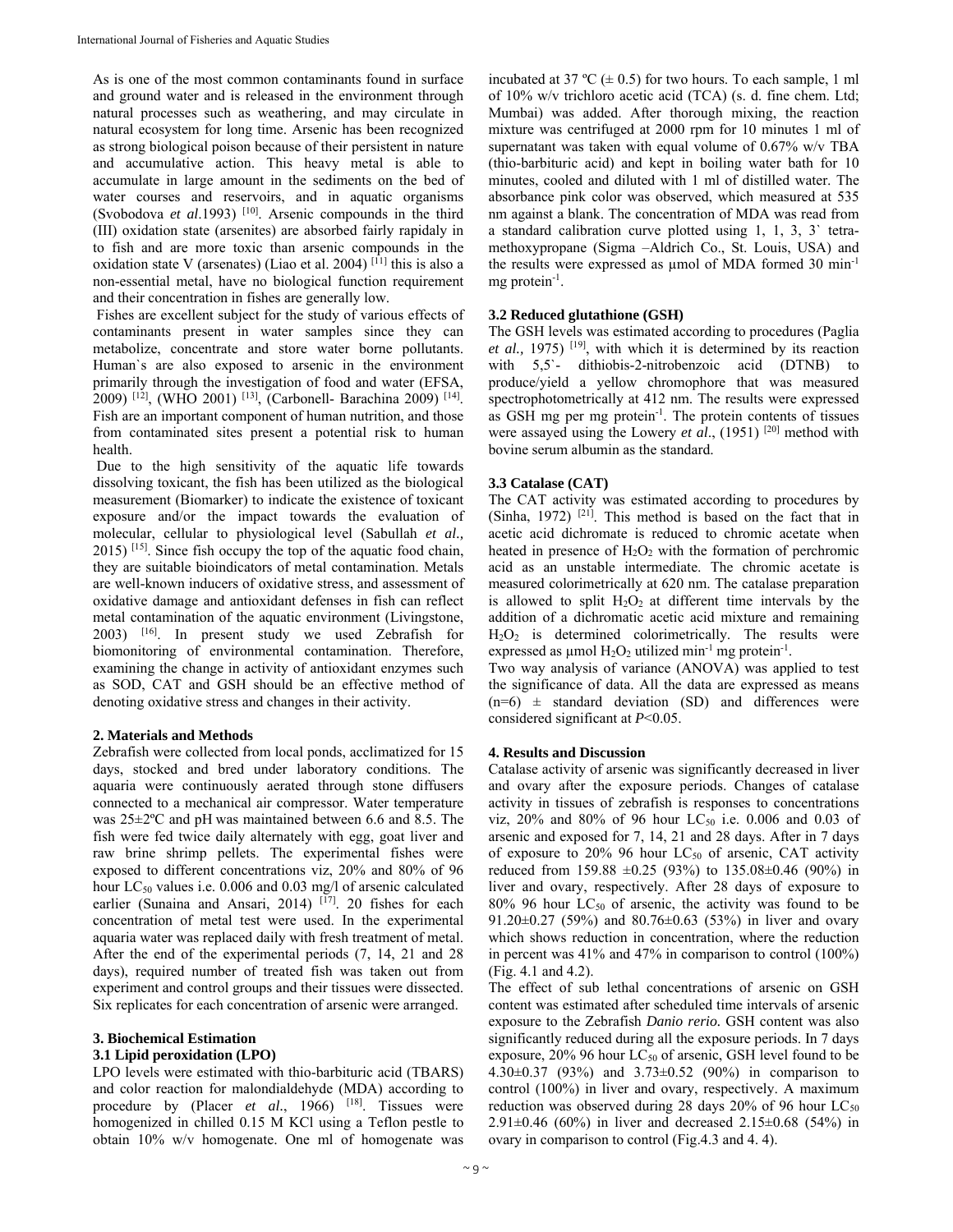Elevation in LPO levels were observed significantly in the test tissues liver and ovary of Zebrafish exposed to arsenic for 7, 14, 21 and 28 days' time intervals. The MDA concentrations in these tissues, which exposed to arsenic, induced from 9.15±0.45 (102%) to 14.48±0.49 (110%) in 7 days 20% 96 hour  $LC_{50}$  of arsenic. However, in 80% 96 hour  $LC_{50}$  for 28 days exposure, MDA level further induced to 14.52±0.89 (143%) in the liver and 23.06±0.56 (173%) in the ovary in comparison to control (Fig.4.5 and 4. 6).





**Fig 4.2:** Effect of Arsenic on CAT in the Ovary of *Danio rerio*.



**Fig 4.3:** Effect of Arsenic on GSH in the Liver of *Danio rerio*.



**Fig 4.4:** Effect of Arsenic on GSH in the ovary of *Danio rerio*.



**Fig 4.5:** Effect of Arsenic on LPO in the Liver of *Danio rerio*.



**Fig 4.6:** Effect of Arsenic on LPO in the ovary of *Danio rerio*.

Arsenic, heavy metal, an environmental toxicant and ubiquitous trace element is found naturally in ground water and as a contaminant from industrial and agricultural use. Inorganic arsenic has been classified by IARC (International Agency for Research on Cancer, Geneva) as group I carcinogen. Chronic exposure to humans has been associated with the disorders of the peripheral vasculature, diseases of cardiovascular system, diabetes and reproductive failure. Arsenic has also been known to be neurotoxic. Arsenic forms inorganic and organic complexes in the environment. Arsenite (III) and arsenate (V) are inorganic forms that can be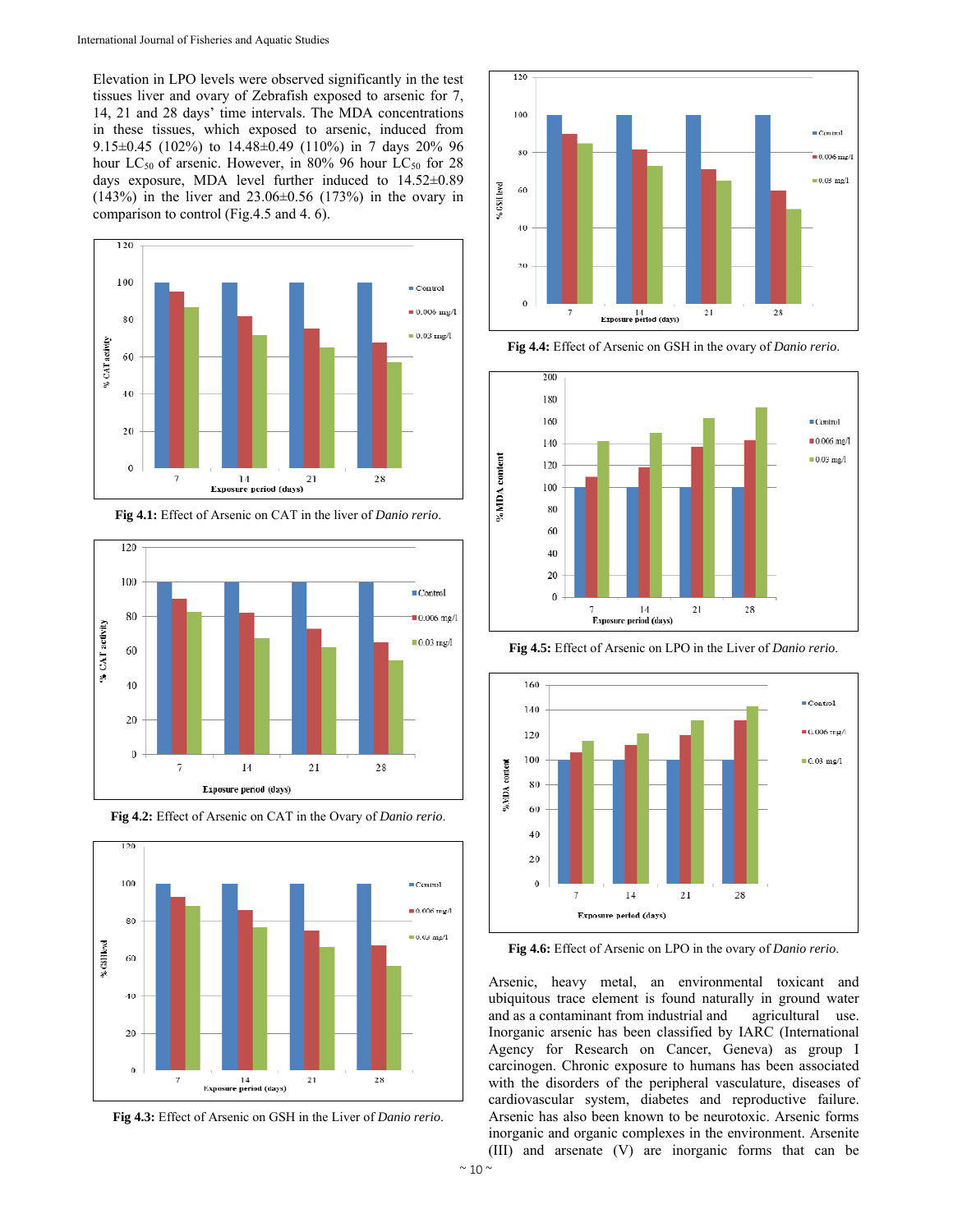methylated. The trivalent arsenite is biologically more active than pentavalent arsenate. Alterations in biochemical composition on exposure to heavy metals are studied by many workers. Oxidative damage primarily occurs through production of reactive oxygen species (ROS) that damaged lipids, proteins and DNA contributing to loss of activity and structural integrity of enzymes and may active inflammatory processes, (Ozyurt *et al.*, 2004)<sup>[22]</sup>. Mostly the abnormal generation of ROS is considered as an important signal of oxidative damage, which can result in significant damage to cell structure (Brazilai *et al.* 2004) [23]. Oxidative stress is elevated which results of the three factors (a) an induction in oxidant generation, (b) a reduction in antioxidant protection, and (c) failure to repair oxidative damage, (Das *et al.,*  $2010$ <sup>[24]</sup>. Superoxide (O<sup>2-</sup> one of the parental forms of intracellular ROS), is a very reactive molecule, but it can be converted to  $H_2O_2$  by superoxide dismutase (SOD) and then to oxygen and water by several enzymes including catalase (CAT) and glutathione reductase (GR). Therefore, examining the change in activity of antioxidant enzymes such as SOD, CAT, and GR shall be an effective method of denoting oxidative stress and changes in their activity and other biomarkers could be the possible tools in aquatic toxicological research.

High concentration of metals in fish tissues can lead to redox reactions, generating free radicals, especially reactive oxygen species e.g. oxygen superoxides, peroxides, hydroxyl radical and hydrogen peroxides, (Patra *et al.*, 2011)<sup>[25]</sup>. The highly reactive compounds, molecules or ions formed by the incomplete reduce oxygen, may induce alteration and change some physiological responses of fish (Palacios *et al.*, 2000)<sup>[26]</sup>, (Varanka 2004) [27], (Brucka- Jasterjebaska, 2010) [28].

To alternate the negative effects of ROS, fish possess an antioxidant defense system like other vertebrate that utilizes enzymatic and no enzymatic mechanisms. Oxidative state or any imbalance between production and degradation of ROS in animal tissues may cause inactivation of enzymes, LPO and plasma membrane alternations (Vinodhini and Narayanan, 2009) [29]. Arsenic and iron induced toxic effects on *Tilapia*  mosambica (Kulkarni et al,. 2005) <sup>[30]</sup>. Oxidative stressinduced apoptosis (Seok *et al.,* 2007) [31] as a possible mechanism of arsenic toxicity in zebrafish *Danio rerio* liver cell line. The majority of total arsenic in fish tissue is present as arsenobetaine (Harkabusova *et al.,* 2009) [32], (Ciordullo *et al*., 2010) [33].

In present study the zebrafish was exposed to  $As<sub>2</sub>O<sub>3</sub>$  for a period of 7.14,21 and 28 days at suitable concentrations that is 20% of 96 hours (0.006 mg/l) and 80% of 96 hours (0.03 mg/l) and recorded a significant reduction in CAT (Catalase) and GSH (reduction was recorded in GSH and CAT at the higher concentration 20% of 96 hours  $LC_{50}$  as compared to the lower concentration of 80% of 96 hrs and maximum induction of LPO was recorded at the 80% of 96 hours as compared to the higher concentration of 20% 96 hours. These observations revealed that the decline and upgrade in CAT, GSH and LPO level in different tissues was directly proportional to concentration of arsenic.

Glutathione is an electron donor in the reduction of arsenate to arsenite. Arsenic cell metabolisms generate ROS, although the mechanisms are not clear. Interaction of toxic metals with GSH metabolism is an essential part of toxic response of many metals (Hultberg *et al.*, 2001) <sup>[34]</sup>. When GSH is depleted by any metal, GSH synthesizing systems start making more GSH from cystiene via the Y-glutamyl cycle. GSH is usually not

effectively supplied, however, if GSH depletion continues because of chronic metal exposure (Stohs *et al.,* 1993) [35], (Hultberg *et al.,* 2001) [36], (Quig *et al.,* 1998) [37]. The role of GSH in arsenic toxicity was described in several studies, (Allen *et al.*, 2004) [38] biochemical toxicity of arsenite in *Channa punctatus*. In the present study, GSH level has been significantly decreased in liver and ovary of zebrafish *Danio rerio* to sublethal concentrations 0.03 and 0.006 which is 20% and  $80\%$  of 96 hours LC<sub>50</sub> for 7, 14, 21 and 28 days of experimentation. GSH protection role in arsenic toxicity has been widely documented. In vitro studies showed that different cell lines have different antioxidant levels (GSH, GR and GST) (Snow *et al.*, 2005)<sup>[39]</sup>, which helps explain differential arsenic cytotoxicity in various cell lines. The depletion of GSH has been found to promote oxidative stress in various model systems (Yeh *et al*., 2002) [40].

In the present study a decreased level of Catalase activity was observed during the 7, 14, 21, and 28 days of exposure in the liver and ovary of zebrafish from  $As_2O_3$  to sublethal concentrations 0.006 and 0.03 which is 20% and 80% of 96 hrs  $LC_{50}$ . NADPH is necessary for the maintenance of CAT activity, since the reduced CAT activity may be associated with the observation of diminished level of NADPH in fish. Decreased CAT activity in  $As<sub>2</sub>O<sub>3</sub>$ , exposed fish is in contrast to observation in *C. batarachus* where the increase in CAT activity was reported after arsenic exposure, (Bhattacharya and Bhattacharya, 2007)<sup>[41]</sup>. Catalase (H<sub>2</sub>O<sub>2</sub>: H<sub>2</sub>O<sub>2</sub> oxidoreductase; EC 1. 11. 1. 6), a hydrogen peroxide scavenger, catalyze the breakdown of hydrogen peroxide to water and molecular oxygen to protect cells against the toxic effects of hydrogen peroxide (Chance *et al.,* 1979) [42].

The induction of LPO, an increased GSH ratio and excess production of hydrogen peroxide were observed in the cat fish *Clarias batarachus* exposed to non-lethal doses of arsenic for 10 days (Bhattacharya and Bhattacharya, 2007) [43]. The authors explained the elevated concentration of hydrogen peroxide as arsenic – induced alteration of peroxisome. Perturbation of glutathione content in cardiac tissue was reported earlier. A report indicate (Muthumani 2013)<sup>[44]</sup> that short- term arsenic toxicity in rats produces a significant decrease in cardiac GSH concentration associated with increased LPO. The same pattern of elevation in LPO and reduction in GSH and CAT in Zebrafish gills and livers, exposed to dimethoate reported, (Ansari and Ansari, 2014)<sup>[45]</sup>. In the present study we observed, LPO level has been significantly increased in liver and ovary of zebrafish *Danio rerio* at 7, 14, 21 and 28 days exposure period. The findings revealed that heavy metal, arsenic create harmful effects by generating reactive oxygen species that damage the cells by disturbing the fluidity balance.

# **5. Conclusion**

The above mention findings suggested that oxidative stress induced by arsenic is an important issue in aquatic ecosystems. The present observations on the induction of oxidative stress and antioxidant system would make it clear that arsenic has a high degree of impact on antioxidant system in liver and ovary of zebrafish particularly during the exposures to arsenic would normally affect and alter the fish health.

## **6. Acknowledgements**

The authors are thankful to the Rajiv Gandhi National Fellowship (F1-17, 1/2012-13/RGNF 2012-13-Sc-UTT-18032/SA- III/ (Website) for financial support and to Prof.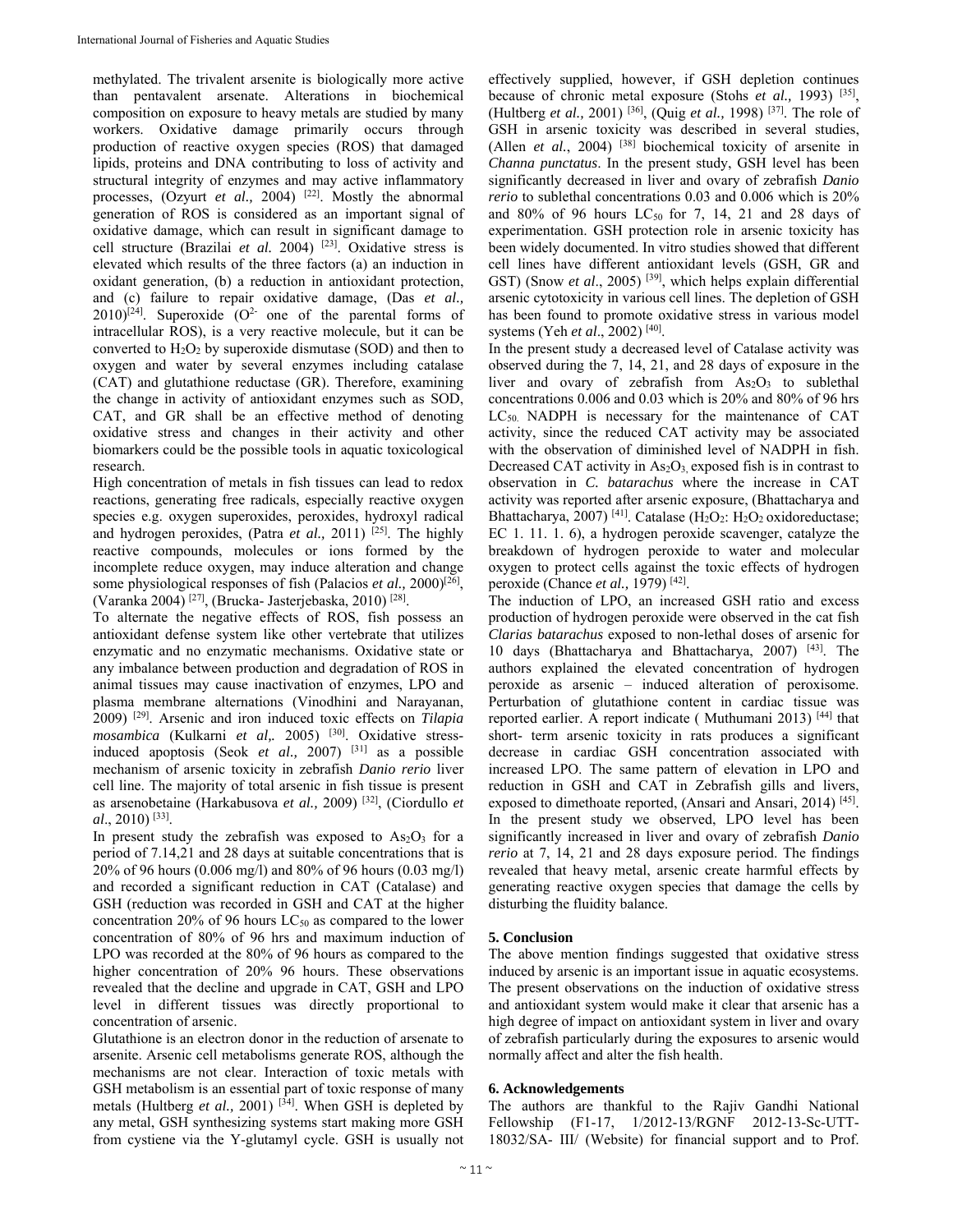Rajendra Singh, Head of Department of Zoology, D. D. U. Gorakhpur University for providing laboratory facilities.

# **7. References**

- 1. Gbem TT, Balogun JK, Lawal FA, Annune PA. Trace metal accumulation in *Clarias gariepinus* (Tuegels) exposed to sublethal levels of tannery effluent. Sci. the total environ. 2001; 1(3):1-9.
- 2. Flora SJS, Mittal M, Mehta A. Heavy metal induced oxidative stress and its possible reversal by chelation therapy. Ind. Medi. Res.2008; 4:501-523.
- 3. Chen F, Ding M, Castranova V, Shi X-L. Carcinogenic metal and NF- $_k$ B activation. Mole. and Cell. Biochem. 2001; 1(2):159-171.
- 4. Authman MMN, Zaki MS, Khallaf EA, Abbas HH. Use of Fish as Bio-indicator of the Effects of Heavy Metals Pollution. J. of Aqua. Res. Develop. 2015; 6:328..doi:10.4172/2155-9546.
- 5. Karbassi R, Bayati I, Mottar F. Origin and chemical portioning of heavy metals in river bed sediments,Int. J. Environ. Sci. Tech. 2006; 1:35-42.
- 6. Saxena R, Garg P. Vitamin provides protection against In Vitro Oxidative stress due to pesticide (Chlorphrifos) in goat RBC GERF. Bull. Biosci. 2010; 1:1-6.
- 7. Minghetti M, Leaver MJ, George SG. Copper transporter I metallothionein and glutathione reductase genes are differentially expressed in tissue of sea bream (*Sparus aurata*) after exposure to dietry or waterborne copper. Comp. Biochem. Physiol. 2008; 147:450-459.
- 8. Cirillo T, Amodio Cocchieri R, Fasano A, Lucisano A, Tafuri S, Ferrante E, et al., Cadmium accumulation and antioxidant responses in *Sparus aurata* exposed to waterborne cadmium. Arch. Envion. Contam. Toxicol. 2012; 62:118-126.
- 9. Goodwin TH, Young AR, Holmes MG. The temporal and spatial variability of sediment transport and yields within the Bradford Beck catchment, West Yorkshire. Sci. of the Total Environ. 2003; 314-316:475-494.
- 10. Svobodová Z. Water Quality and Fish Health. FAO, Rome, EIFAC technical 1993, 54, 67.
- 11. Liao CM, Tsai JW, Ling MP, Laing HM, Chou YH. Organspecific toxicokinetics and dose-response of arsenic in tilapia *Oreochromis mossambicus*. Arch. Environ. Contam. Toxicol. 2004; 47:502-510.
- 12. European Food Safety Authority Scientific opinion on arsenic in food. EFSA Journal. 2009; 7:1351. http://www.efsa.europa.eu/en/ scdocs/scdoc/1351.htm.
- 13. World Health Organization. Arsenic and Arsenic Compounds. Environmental Health Criteria, Geneva, Switzerland. 2001; 224.
- 14. Ángel A, Carbonell-Barrachina J, Antonio, Signes-Pastor, Vázquez-Araújo L, Francisco Burló, et al. Presence of arsenic in agricultural products from arsenic-endemic areas and strategies to reduce arsenic intake in rural villages. Mole. Nutri. & Food Res. May 2009, 531-541.
- 15. Sabullah M K, Ahmad SA, Shukor MY, Gansau AJ, Syed MA, Sulaiman MR, et al., Heavy metal biomarker: Fish behavior, cellular alteration, enzymatic reaction and proteomics approaches. Intern. Food Res. J. 2015; 22(2): 435-454
- 16. Livingstone DR. Oxidative stress in aquatic organism in relation to pollution and agriculture. Reve. de Medi. Veterin. 2003; 154:427-430.
- 17. Sunaina, Ansari BA. Acute toxicity of copper, cadmium

and arsenic to zebrafish *Danio rerio* (Cyprinidae). Tre. Bio. 2014; 7(17):2357-2360.

- 18. Placer ZA, Cushman L, Johnson BC, Estimation of product of lipid peroxidation (Malonyldialdehyde) in biochemical systems Anal. Biochem, 1966; 16:359-364.
- 19. Paglia DE, Valentine WN, Dahlgren JG. Effects of low level lead exposure on pyrimidine 5' nucleotidase and other erythrocyte enzymes. Possible role of pyrimidine 5' nucleotidase in the pathogenesis of lead induced anemia. J of Clin. Invest. 1975; 561164-1169.
- 20. Lowry OH, Rosenbrough NJ, Farr AL, Randall RJ. Protein measurement with Folin phenol reagent. J. Biol. Chem. 1951; 193:265-275.
- 21. Sinha AK. Colorimetric assay of catalase- Anal. Biochem 1972; 47:389-394.
- 22. Ozyurt H, Sogut S, Yildiri Z, Kart L, Iraz M, Armutcu F. Inhibitory effect of caffeic acid phenethyl ester on bleomycine-induced lung fibrosis in rats. Clinica Chimica Acta, 2004; 339:65-75.
- 23. Brazilai AKI, Yamamoto. DNA damage responses to oxidative stress. DNA Repair 2004; 3(8-9):1109-1115.
- 24. Das JS, Ravikanth VV, Sujatha M. Nitric oxide as a major risk factor for oxidative stress in coronary artery disease: a preliminary investigation. Sci. and Cult. 2010; 76(5- 6):174-175.
- 25. Patra RC, Rautray AK, Swarup D. Oxidative stress in lead and cadmium toxicity and its amelioration. Vete. Medi. Intern, doi 2011; 10, 4061/2011/457327.
- 26. Paris- Palacios S, Biagannati- Rosbourg S, Vernet G. Biochemical and ultrastructural hepatic perturbation of *Brachydanio rerio* (Teleostei, Cyprinidae) exposed to two sublethal concentration of copper sulphate. Aquat. Toxicol. 2000; 50:109.
- 27. Varanka Z, Rojik I, Nemcsok J, Abraham M. Biochemical and morphological changes in carp (*Cyprinus carpio* L*.*) liver following exposure to copper sulfate and tannic acid. Comp. Biochem. Physiol. 2004; C:128-467.
- 28. Ewa Brucka-Jastrzebaska. The effect of aquatic cadmium and lead pollution on lipid peroxidation and superoxide dismutase activity in freshwater fish. Polish J. of Environ. Stud. 2010; 19(6):1139-1150.
- 29. Vinodhini R, Narayanan M. Biochemical changes of antioxidant enzymes in common carp (*Cyprinus carpio*  L*.*) after heavy metal exposure. Turk. J Vet. Anim. Sci. 2009; 33(4):273-278.
- 30. Kulkarni AS, Venkateshwaran K, Wavde PN. Toxic effects of arsenic and iron on fresh water chichild fish Tilapia mosambica. Bioinfonet.2005; 2(3):189-192.
- 31. Seok SH, Baek MW, Lee HY, Kim DJ, Na YR, Noh KJ, et al., Arsenite-induced apoptosis is prevented by antioxidants in zebrafish liver cell line. Toxicology in Vitro, 2007; 21:870-877.
- 32. Harkabusova V, Macharakova B, Celechovska O, Vitoulova E. Determination of arsenic in the rainbow trout muscle and rice samples. Czechecoslovakia J of Food Sci. 2009; 27:S404-S406.
- 33. Ciardullo S, Aureli F, Raggi A. Cubadda FArsenic speciatipon in freshwater fish: focus on extraction and mass balance, Talanta. 2010; 81:213-221.
- 34. Stohs SJ, Bagchi D. Oxidative mechanism in toxicity of metal ions. Free radic. Biol. Med., 1993; 18:321-336.
- 35. Hultberg B, Andersson A, Isaksson A. Interaction of metals and thiols in cell damage and glutathione distribution: potentiation of mrercury toxicity by